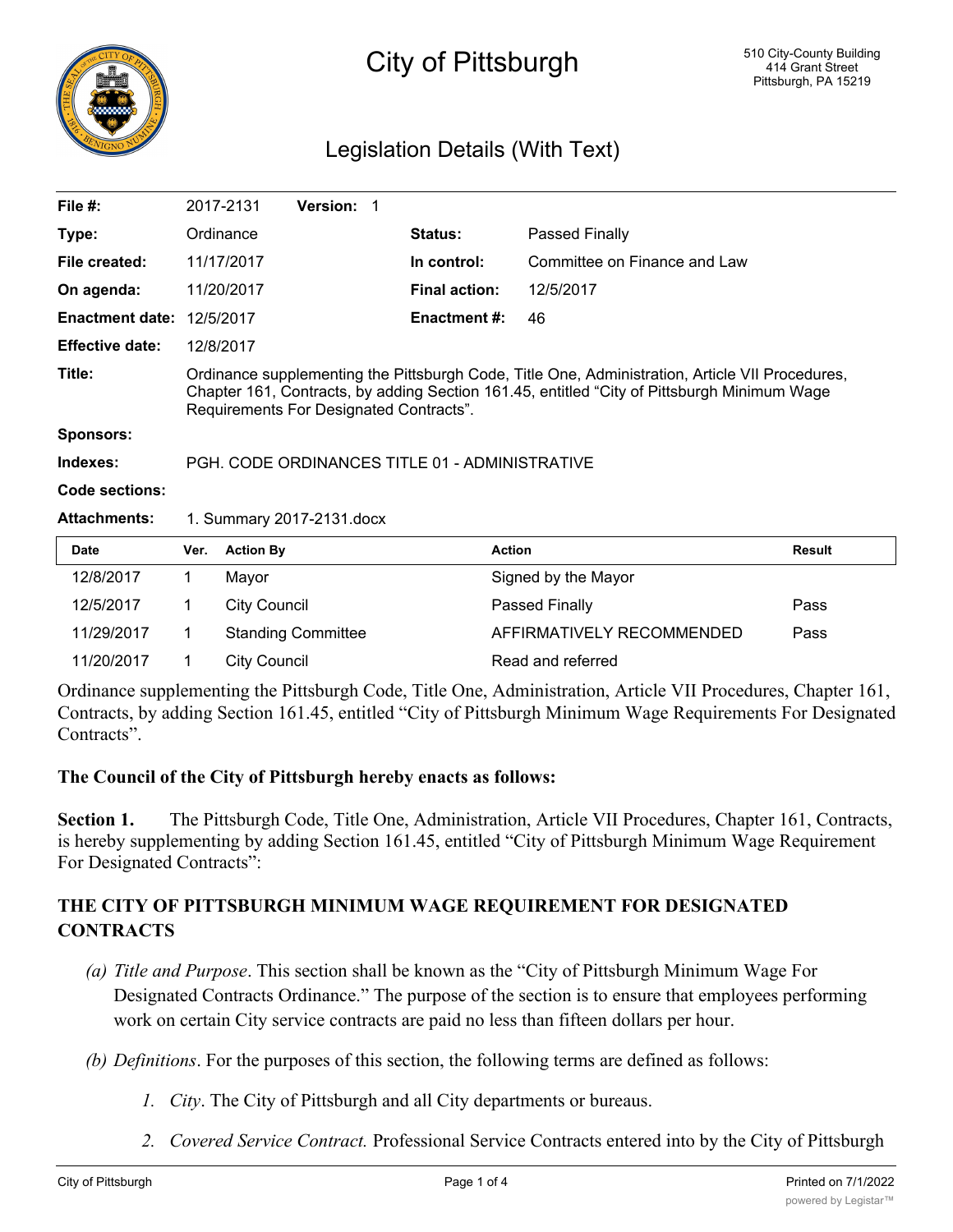which exceed \$100,000 and are paid solely by City funds, subject to applicable laws and regulations.

- *3. Covered Employee*. An employee who in a particular week, performs at least thirty (30) hours of work for a Covered Employer and whose duties arise directly out of a Covered Service Contract. The following types of employees shall not be considered a Covered Employee for the purposes of this Section:
	- i. Employees on a construction projects subject to federal, state or local prevailing wages laws;
	- ii. Employees engaged in a bona fide training program, not to exceed 60 days in duration, under which the person will advance into permanent employment;
	- iii. Employees or interns participating in a student internship program;
	- iv. Individuals employed by or participating in the City's Summer Youth Employment Program;
- *4. Covered Employer*. Any individual or entity that employs at least one Covered Employee.
- *5. Service Contractor*. Any individual or entity that enters into a Covered Service Contract as herein defined.
- *6. Professional Service Contract*. Any contract for the performance of professional services, as defined by Section 161.02A, entered into by the City with any contractor, except contracts where services are incidental to the delivery of products, equipment, or commodities.
- *(c) Minimum Wage Requirements*. Except as otherwise provided in this ordinance, an Employer subject to this ordinance shall provide its covered Employees the following minimum compensation:
	- *1. Minimum Wage Standard*. Each Covered Employer shall pay each Covered Employee a minimum hourly wage of at least fifteen dollars per hour, excluding benefits.
	- *2. Additional compensation permissible*. Nothing in this ordinance shall be construed to limit a Covered Employer's discretion to provide greater wages or benefits to its employees.
	- *3. Adjustments*. The Minimum Wage Requirements shall be maintained at fifteen dollars per hour until the federal or state minimum wage, whichever is higher, exceeds that threshold. At such time that the federal or state minimum wage exceeds fifteen dollars per hour, the Office of Management and Budget shall review this Section and make recommendations to Council regarding any additional adjustments to the requirements of this Section.
	- *4. Reporting*. Covered Employer must maintain records relating to compliance with this Section and make such records available for inspection at the request of the City.
	- *5. Notice to Employees.* Covered Employers shall notify all Covered Employees in writing as to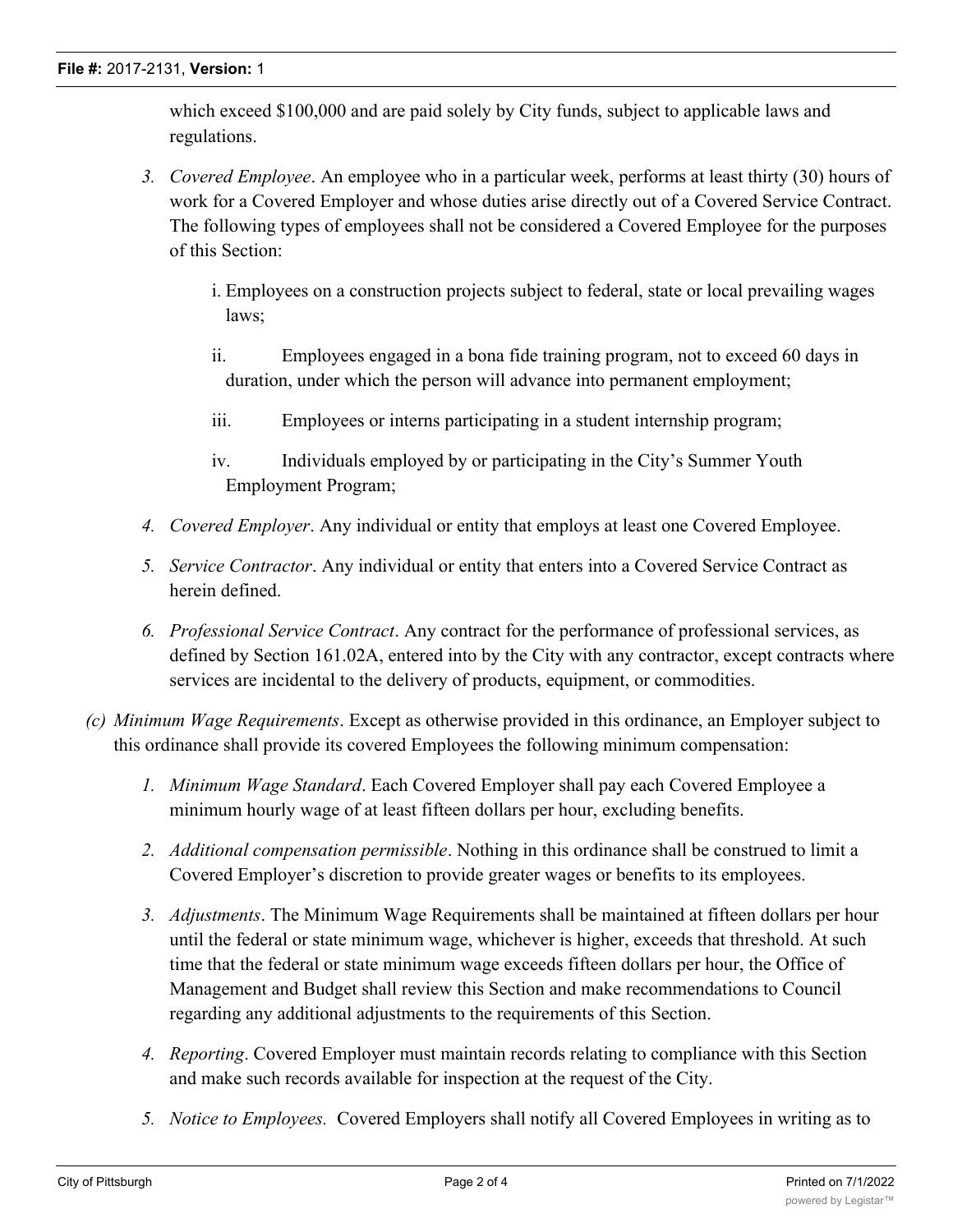the wages required by this Section.

*(d) Collective Bargaining*. Nothing in this Section shall be deemed to interfere with or in any way diminish the right of employees to bargain collectively with their employers through representatives of their own choosing in order to establish wages or other conditions of work in excess of the applicable minimum standards set forth in this Section.

- *(e) Exemptions*. The Office of Management and Budget may grant a partial or whole exemption from the requirements of this section in accordance with applicable regulations.
- *(f) Required Contract Provisions*. Every Covered Service Contract thereto shall contain provisions requiring the Covered Employer to comply with the requirements of this ordinance as they exist on the date when the employer entered into its agreement with the City.
- *(g) Retaliation and Discrimination Prohibited*. A Covered Employer shall not discharge, reduce the compensation or otherwise discriminate against any employee for making a complaint to the employer, its agents, or the City relating to the Covered Employer's compliance with the requirements of this Section.
- *(h) Activity with intent to evade coverage prohibited; business justification, etc.* A Covered Employer shall not engage in any activity with the intent of evading the coverage of this section. Prohibited activities include, but are not limited to, business reorganization, subcontracting, or subleasing, where such activity has the effect of limiting or avoiding the coverage of this section and for which there is no independent business justification.
- *(i) Responsible Bidding and Use of City Funds*. Prior to commencement of the contract's term or execution by the City, each Covered Employer will certify to the satisfaction of the City that its employees are paid the Minimum Wage Commitments as provided by this Section. As part of any bid, application or proposal for any agreement or contract with the City covered by this Section, the submitter shall include an acknowledgment, in a form acceptable to the City, of the terms of this ordinance and intent to comply therewith.
- *(j) Enforcement*. The Office of Management and Budget shall enforce this Section.
- *(k) Regulations*. The Director of the Office of Management and Budget is hereby authorized to adopt regulations for the proper administration and enforcement of the provisions of this Section.
- *(l) Violations*. Violations of any of the requirements of this Section as inserted in an applicable City Service Contract shall be deemed to be a material breach of that contract, and the City shall have available remedies resulting from such a breaching, including but not limited to liquidated damages if set forth therein.
- *(m)Service Worker Prevailing Wage Ordinance*. For any Covered Service Contract that includes Building service and food service employees as defined by the City of Pittsburgh Service Worker Prevailing Wage Ordinance, Section 161.38, the Covered Employee shall be paid a wage in the amount of no less